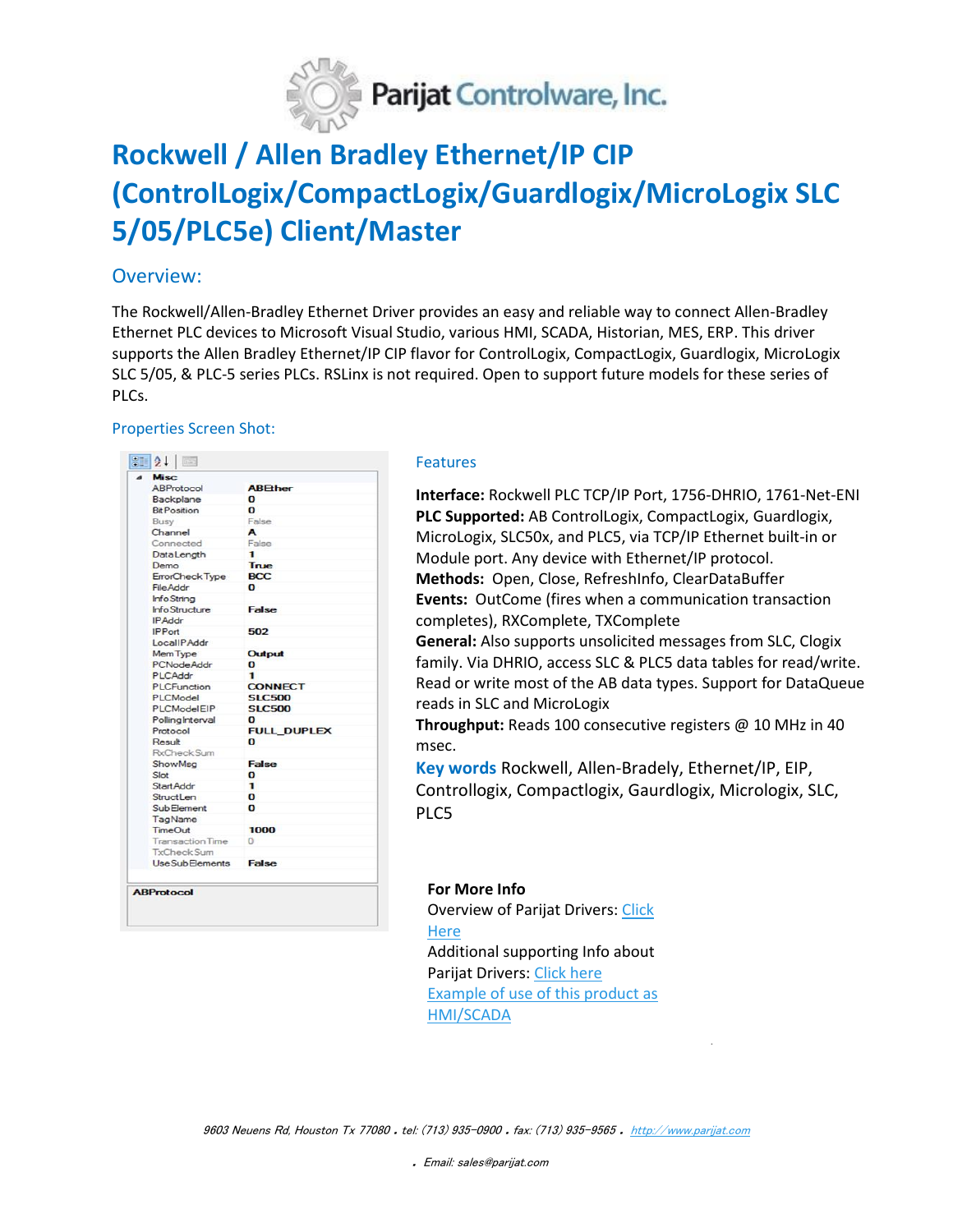

Copyright© Parijat Controlware Inc. Any other legal rights belong to their respective owners. Any usage here is only for reference purpose. Contents subject to change without notice

Allen-Bradley 1769-L32E CompactLogix Allen-Bradley ControlLogix 1756 via Ethernet/IP Allen-Bradley ControlLogix 1756-L55 via E/IP Allen-Bradley ControlLogix 1756-L63 via E/IP Allen-Bradley ControlLogix 5550 via Ethernet/IP Allen-Bradley ControlLogix 5553 via Ethernet/IP Allen-Bradley ControlLogix 5555 via Ethernet/IP Allen-Bradley ControlLogix 5561 via Ethernet/IP Allen-Bradley ControlLogix 5562 via Ethernet/IP Allen-Bradley ControlLogix 5563 via Ethernet/IP Allen-Bradley DF1 Allen-Bradley DH+ Allen-Bradley DH+ Gateway PLC-5 Allen-Bradley DH+ Gateway PLC-5/04 Allen-Bradley MicroLogic 1100B via ENI, DF1, DH+, or DH485 Allen-Bradley MicroLogix 1000 via ENI, DF1, DH+, or DH485 Allen-Bradley MicroLogix 1100 via ENI, DF1, DH+, or DH485 Allen-Bradley MicroLogix 1100B-DWD via ENI, DF1, DH+, or DH485 Allen-Bradley MicroLogix 1200 via ENI, DF1, DH+, or DH485 Allen-Bradley MicroLogix 1400 via ENI, DF1, DH+, or DH485 Allen-Bradley MicroLogix 1500 via ENI, DF1, DH+, or DH485 Allen-Bradley PLC 5/10 via DF1 or DH485 Allen-Bradley PLC 5/15 via DF1 or DH485 Allen-Bradley PLC 5/20 via DF1 or DH485 Allen-Bradley PLC 5/20C via DF1 or DH485 Allen-Bradley PLC 5/20E via DF1 or DH485 Allen-Bradley PLC 5/25 via DF1 or DH485 Allen-Bradley PLC 5/40 via DF1 or DH485 Allen-Bradley PLC 5/40C via DF1 or DH485 Allen-Bradley PLC 5/60 via DF1 or DH485 Allen-Bradley PLC 5/80 via DF1 or DH485 Allen-Bradley PLC 5/80C via DF1 or DH485

Allen-Bradley PLC5 via DF1 or DH485 Allen-Bradley PLCs Allen-Bradley SLC 5/01 Modular I/O Processor via DF1, DH+ or DH485 Allen-Bradley SLC 5/02 Modular I/O Processor via DF1, DH+ or DH485 Allen-Bradley SLC 5/03 Modular I/O Processor via DF1, DH+ or DH485 Allen-Bradley SLC 5/04 Modular I/O Processor via DF1, DH+ or DH485 Allen-Bradley SLC 5/05 Modular I/O Processor via DF1, DH+, DH485, or Ethernet/IP Allen-Bradley SLC 500 Fixed I/O Processor via DF1, DH+ or DH485 Allen-Bradley SLC 500 Fixed I/O Processor via DF1, DH+ or DH485 Allen-Bradley SLC500 via DF1, DH+ or DH485 Rockwell ControlLogix 1756-L55 via Ethernet/IP Rockwell ControlLogix 1756-L63 via Ethernet/IP Rockwell ControlLogix 5550 via Ethernet/IP Rockwell ControlLogix 5553 via Ethernet/IP Rockwell ControlLogix 5555 via Ethernet/IP Rockwell ControlLogix 5561 via Ethernet/IP Rockwell ControlLogix 5562 via Ethernet/IP Rockwell ControlLogix 5563 via Ethernet/IP Rockwell DF1 Rockwell DH+ Rockwell DH+ Gateway PLC-5 Rockwell DH+ Gateway PLC-5/04 Rockwell MicroLogix 1000 via ENI, DF1, DH+, or DH485 Rockwell MicroLogix 1100 via ENI, DF1, DH+, or DH485 Rockwell MicroLogix 1100B-DWD via ENI, DF1, DH+, or DH485 Rockwell MicroLogix 1200 via ENI, DF1, DH+, or DH485 Rockwell MicroLogix 1400 via ENI, DF1, DH+, or DH485

9603 Neuens Rd, Houston Tx 77080 . tel: (713) 935-0900 . fax: (713) 935-9565 . [http://www.parijat.com](http://www.parijat.com/)